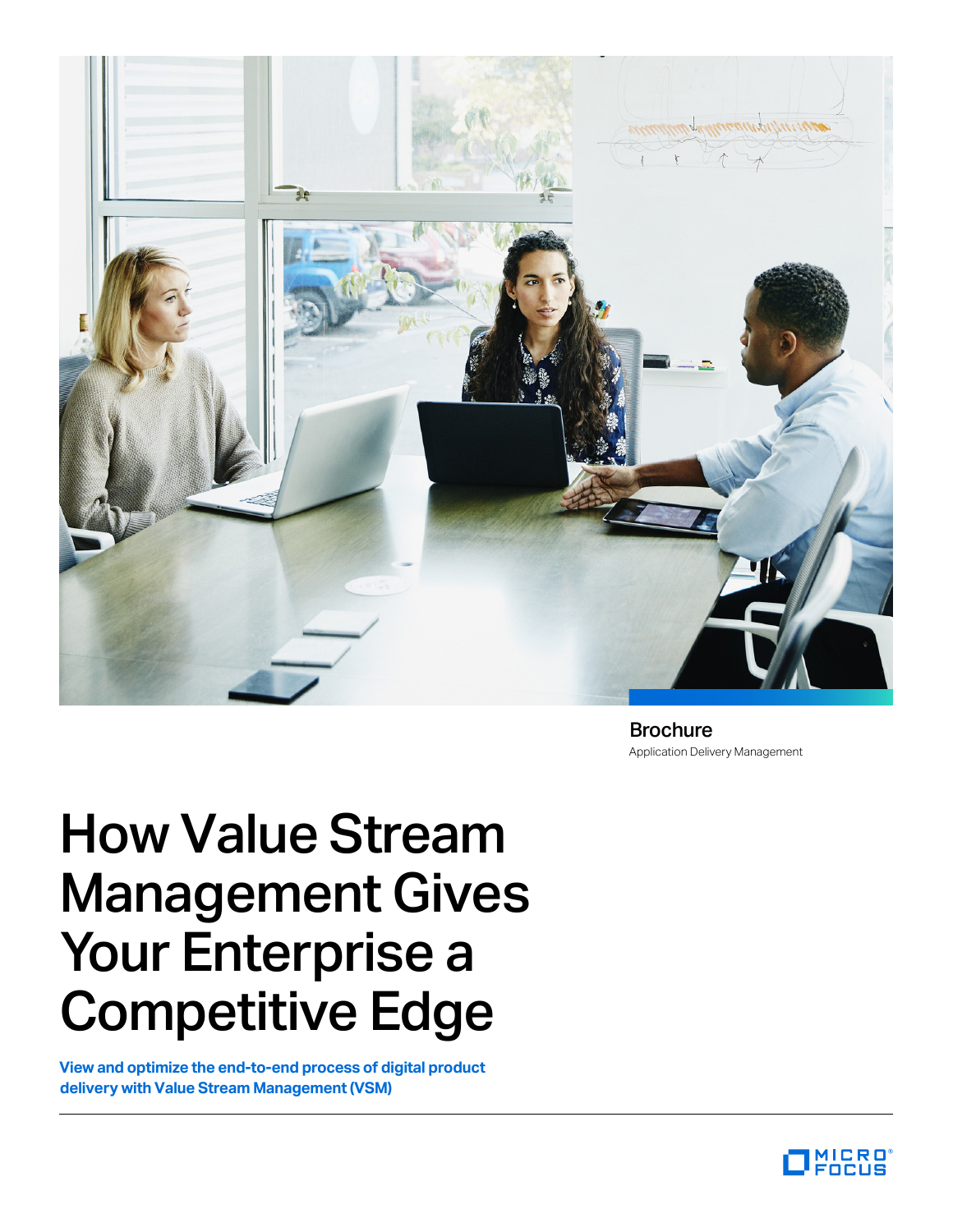# Success in any field relies heavily upon the same two requirements: the ability to complete a task or project and the ability to do so while it is still relevant.

The quality and innovation of your idea is moot if you are unable to follow through and deliver it successfully. As a wise person once said, "Vision without execution is hallucination." At the same time, quickly distributing a bad idea helps no one—least of all you.

Value Stream Management (VSM) is a way to view and optimize the end-to-end process of digital product delivery and improve business decisions and outcomes. VSM adds the concepts of value, waste, and friction to existing Business and IT delivery processes. Its goal is to accelerate the delivery of high value change to an organization.

This article will explore the advantages of VSM, including types of VSM insights and their value, how organizations can use VSM tools to assist budgeting and resource allocation, and how VSM integrates strategy and delivery to ensure an organization focuses on efforts that contribute actual business value.

# **An Introduction to VSM**

Value Stream Management and the associated discipline of Value Stream Mapping allow organizations to understand a given process and determine its future state. The value map helps identify areas of improvement for business processes. As such, value stream mapping can apply to IT functions, such as DevOps, or Business processes, such as strategic decision making and objective setting, to identify how and at which points the process creates value or suffers from waste.

Once the product delivery process has started, Value Stream Management helps provide insight into the end-to-end change process and address questions such as:

- Are product changes on schedule?
- What is causing bottlenecks or friction?
- Where is the waste in my process?
- What is the status of my highest value changes?
- Do we need more resources?

These questions apply to the individual product level and determine whether delivery completion conforms to the plan.

Organizations often govern programs by managing individual products in silos. VSM helps enable your company to view products by value stream and seeks to identify ways to accelerate value add across the entire organization.

Within development processes, it is vital to balance task completion with element value. Some parts of the process may be essential to the overall project, but may be of little individual perceived value. However, ignoring or de-prioritizing them for too long can still be disastrous.

This concept can be observed in documentation of training materials, wherein organizations may postpone the designing of specific training in a rush to produce the final product. Change management is another area that often de-emphasizes important changes. While many changes are valuable to product adoption and acceptance—both essential for value creation—organizations often delay them to the end of the release plan. As a result, any changes are rushed, insufficiently tested, and damaging to overall delivery of value.

Capturing the value of digital transformation in an intelligible and communicable manner creates a bridge between Business and IT to enable greater cooperation. It also gives the company additional insights into what it can accomplish in a given time and the value it will create. In turn, this can lead to the creation of additional opportunities for IT to provide such value.

# **Creating and Acting on Value Visibility**

Rather than adding measurement or reporting burdens to the software process, VSM leverages and expands upon existing process metrics. Therefore, its interference with workflow is minimal.

It is common for organizations to use different tools to create and deliver products across various teams. This flexibility can introduce silos of delivery, which can in turn restrict the ability to produce insights into systemic problems, such as bottlenecks or excessive rates of rework. They also prevent the discovery of best practices that may be limited to one team.

The first step in breaking down these silos is normalizing and consolidating information from various tools. Consolidating multiple outputs into a single source is crucial for enabling management to gain a comprehensive picture. By normalizing metrics such as lead time, process time, and defects corrected, we can create a single view of progress across the entire digital transformation landscape.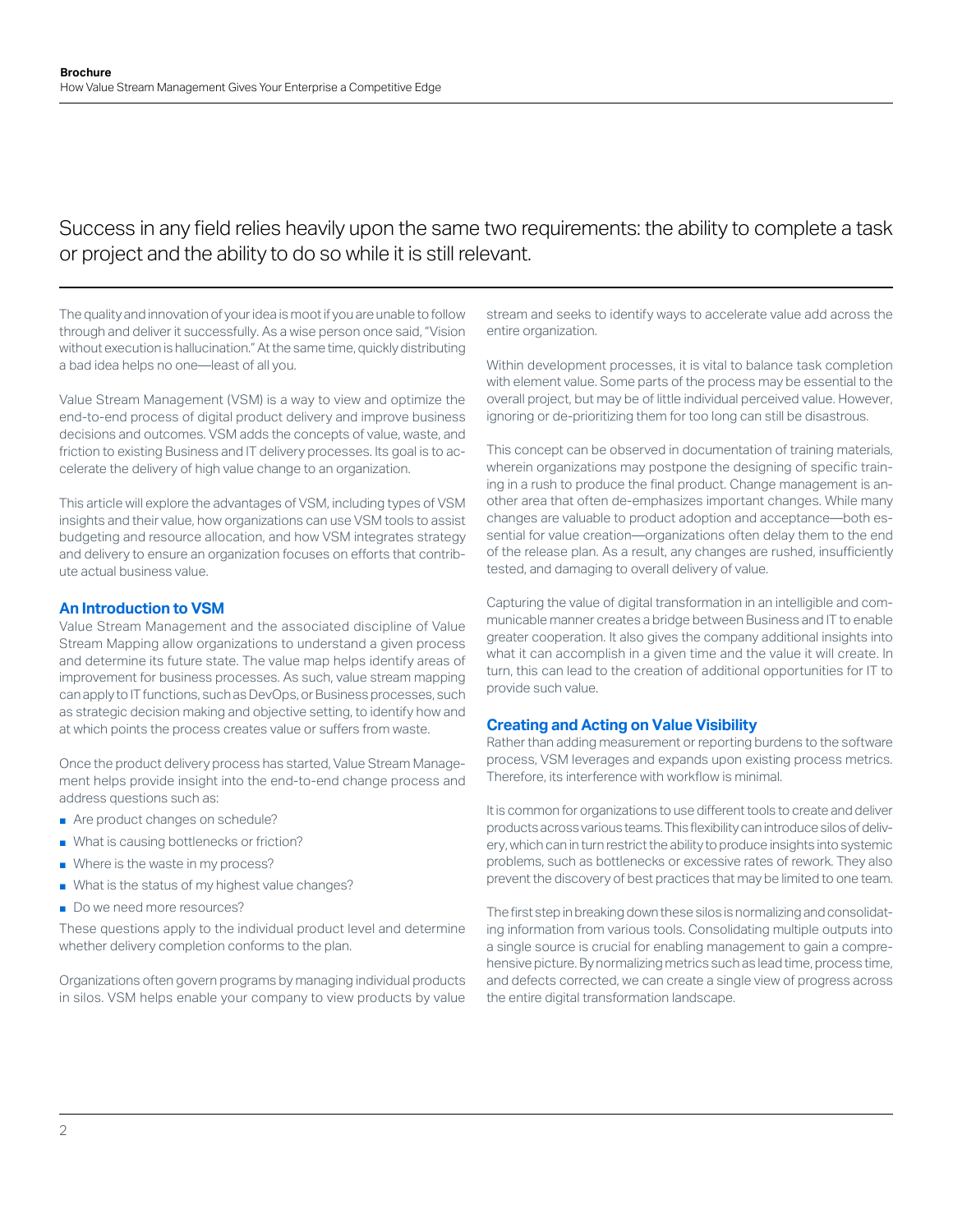Once metrics are normalized, customers can view reports for backlog items, change-fail rate, and numerous other delivery measures. Organizations can visualize measurements according to time or delivery stage to determine any bottlenecks within a specific change delivery. Consolidating these measures helps identify problems faster and helps provide insights into temporary or systemic solutions.

After harmonizing the data, we can create dashboards that suit an organization's needs or export data to business intelligence tools for further analysis.

### **Optimizing from an Executive View**

While the reports discussed above focus on operational needs, executives can also incorporate VSM results for decisions regarding investment, budgeting, and resource allocation. VSM provides a link to connect operations—in this case, IT development and deployment—to an organization's strategy. This approach helps organizations understand whether the team has delivered the value expected by each change.

From an executive point of view, this approach involves understanding which initiatives are currently delivering value and which are likely to deliver value in the future. The potential value impact of each change can be identified and tracked to completion. If a high-value initiative is lagging or blocking the stream from providing value, you can decide on the action at the organizational level that will correct the problem.

Additionally, suppose several initiatives are experiencing problems in the same value stream. In that case, you may need to estimate the resources necessary to succeed at an organizational level. While DevOps information is often in silos, VSM enables consolidating this data in a central hub and analyzing the progress to detect issues across all elements of product delivery.

For example, suppose that after deploying a set of modules, there are an excessive number of errors. These errors are hindering adoption and might require resources to correct failures, which delays new

**VSM requires the consolidation of information from multiple data sources into a single tool and data repository, then analyzing and reporting progress across the organization. A standard set of actionable information enables organizations to determine how best to improve existing processes and correct deficiencies, gaining a competitive advantage and delivering true value.**

development. If this situation is pervasive, it might require increasing rigor at the testing stage across the organization's entire value stream.

VSM's operational view enables managers to make product-level decisions. The executive view allows an organization to alter budget allocation and resources to solve systemic problems. It also provides senior management with a portfolio view of how each product and their associated value stream is performing.

### **Integrating Strategy and Delivery**

Value Stream Mapping begins at the strategic level and examines each strategy's process. Value Stream Maps seek to identify areas where the organization can improve their existing processes. VSM then enables management and tracking of these improvements' implementation.

VSM creates provides the business with a synergistic relationship between strategy and delivery. It answers the vital questions about a project: "Why are we spending money on this activity, what value will it deliver, and what is the risk of this change?"

Not everyone is enthusiastic about participating in requirements meetings. Understanding their value can motivate those on the Business side to ensure the IT organization captures their requirements. Although either side may face apathy from the other, sharing a common goal reduces (and hopefully eliminates) the challenge of facilitating the cooperation that DevOps requires.

### **Next Steps**

By creating actionable synergies between executives, Business, and IT teams, VSM provides the business with a competitive edge. It measures the contributions of business ideas, development, and delivery to the organization's strategic goals, and enables the organization to detect and correct problems. VSM strengthens Business and IT unity to work toward common goals.

Taking advantage of VSM requires the consolidation of information from multiple data sources into a single tool and data repository, then analyzing and reporting progress across the organization. A standard set of actionable information enables organizations to determine how best to improve existing processes and correct deficiencies, gaining a competitive advantage and delivering true value to customers.

Micro Focus ValueEdge platform supports VSM, from Strategic Portfolio Management to IT Operations, integrating data into a single hub and exposing dashboards and reporting that provide actionable insights. When you're ready, learn more about ValueEdge Value Stream Management for high-quality software delivery.